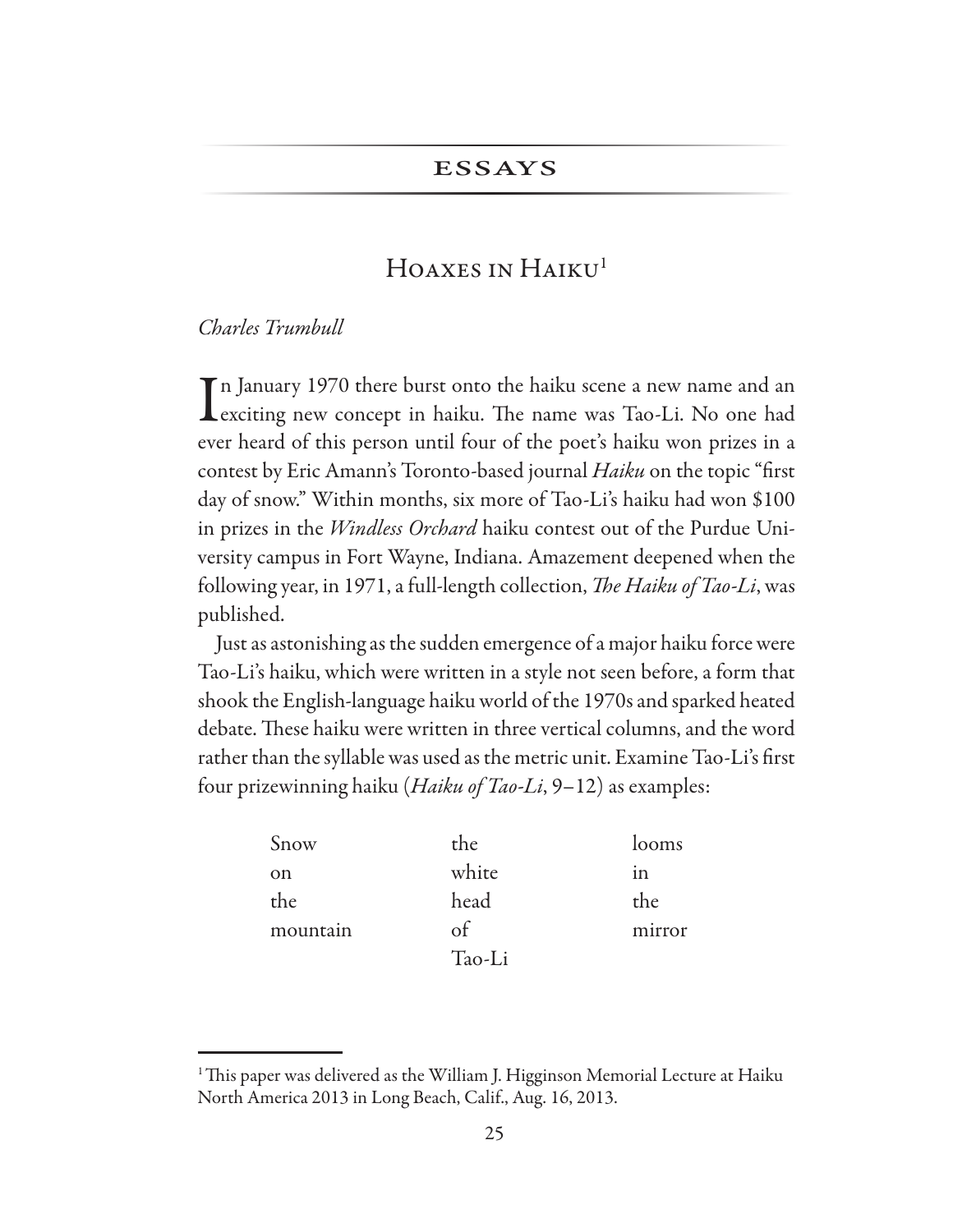| Head      | with           | the         |
|-----------|----------------|-------------|
| and       | droppings      | scarecrow's |
| shoulders | $\delta$       | first       |
| white     | $\mathfrak{a}$ | snow        |
|           | strange        |             |
|           | bird           |             |
|           |                |             |
|           |                |             |
| First     | now            | $\sigma$    |
| day       | down           | the         |
| $\delta$  | come           | pear        |
| snow      | the            | tree        |
|           | leaves         |             |
|           |                |             |
|           |                |             |
| One       | this           | part        |
| small     | first          | $\sigma$    |
| new       | snowfall       | the         |
| grave     |                | silence     |

Michael McClintock, then assistant editor of Haiku Highlights, was the first to call attention to Tao-Li's innovations in a two-page article in his series on English and American haiku poets in that journal (May-June 1971). He opened as follows:

Tao-Li's distinct, semi-vertical haiku form is more than novelty-it is an innovation of significance worth study and consideration. While his idea of making the word itself the basic governing unit of English language haiku is not wholly new, and may not save some of us from the mania of finger-counting, it is nevertheless a development of importance, part of that growing movement toward liberation from the 17-syllable, 5-7-5, three-line dogma that has for so long, through so few with so little talent, inhibited the development of the genre.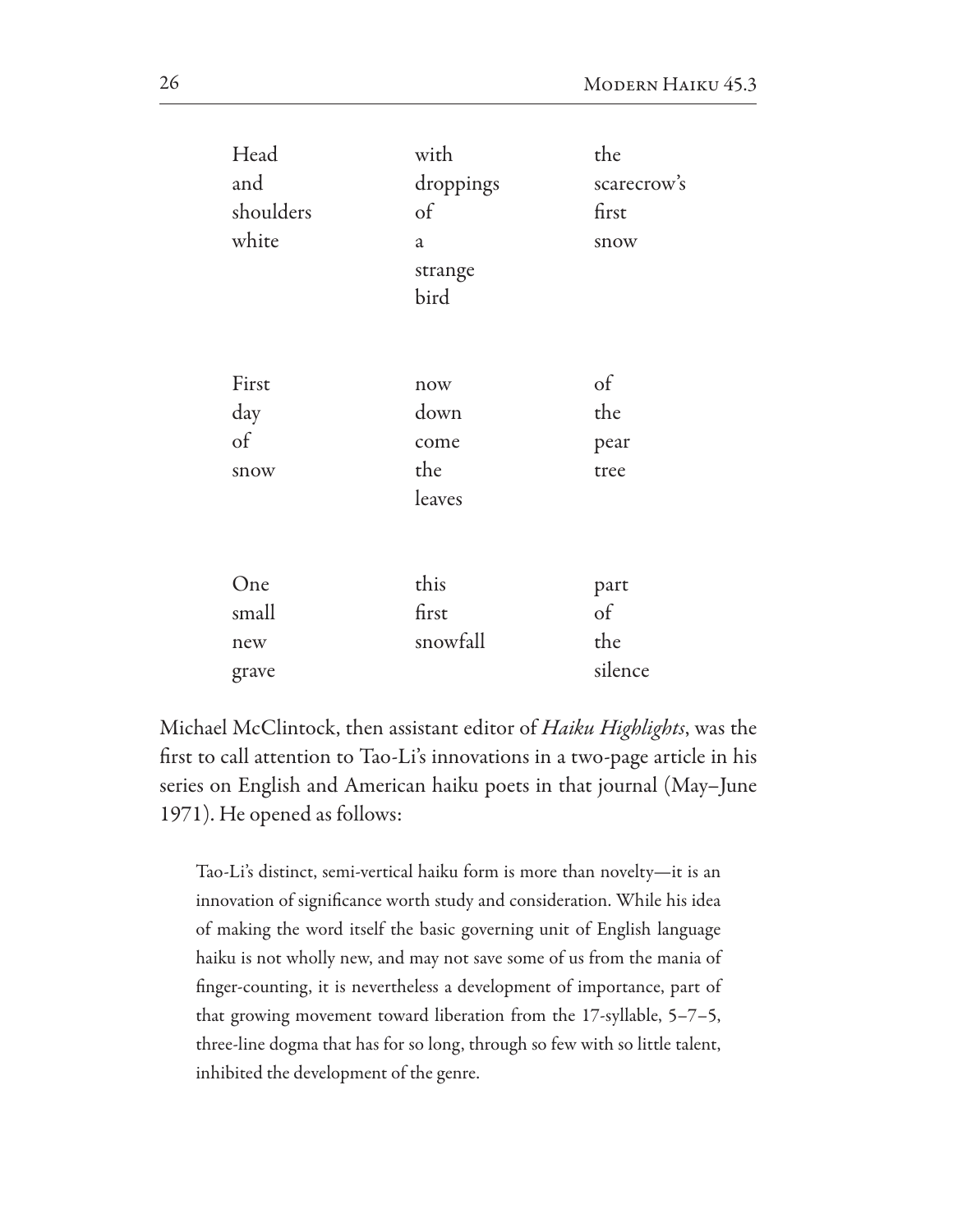McClintock then pointed out that Tao-Li had not entirely abandoned structure. The first and third columns of his haiku contained an equal number of words, while the center grouping could be either shorter or longer but normally served as the focal point of the haiku. "His poems commonly move from the imagery of generality, which establishes the context, and toward the imagery of the particular, which provides the impact of the perception. The transition is achieved most often through the flexibility of the middle group." McClintock also pointed out Tao-Li's subtle humor, his willingness to refer to himself by name in the text, and his understanding of "the fundamental polarity of the objectivesubjective modes, a polarity of contraries that can only be reconciled by accepting the necessity of both" (6). In "A Letter of Interest," included in The Haiku of Tao-Li, McClintock enthused, "Your haiku are consistently among the best being written" (19).

Other critics agreed. Helen Stiles Chenoweth, who reviewed the book for *Modern Haiku*, was fulsome in her praise of the collection and presented six of Tao-Li's haiku from the collection, each of which exemplified one of a set of principles for American haiku as laid out by pioneer editor Clement Hoyt: "(1) graceful delicately wry humor; (2) objectivity; (3) simplicity with an easy austerity; (4) dignity and elegance that are never beauty as such;  $(5)$  intuitive and never humanly cruel or vulgar;  $(6)$ two elements contrasted for *effect* of haiku, not its point" (Chenoweth  $40-41$ ).

Controversy erupted. "One [editor] commended the innovation in form as 'structurally sound and remarkably effective.' But another refused to publish Tao-Li's work unless 'you are convinced of the superciliousness of this vertical business" (Hunt 7).

Who was this new haiku poet? Tao-Li was nothing if not enigmatic; if this poet had become prominent in our time, four decades later, he might have been "profiled" as the "Inscrutable Oriental." Bibliographic data were scarce. It was universally agreed that Tao-Li was male, though this was never stated anywhere by the poet. Nor was his ethnic origin clear, but he was assumed to be Chinese. That he was elderly emerged from his haiku, in which he often made reference to his increasing years.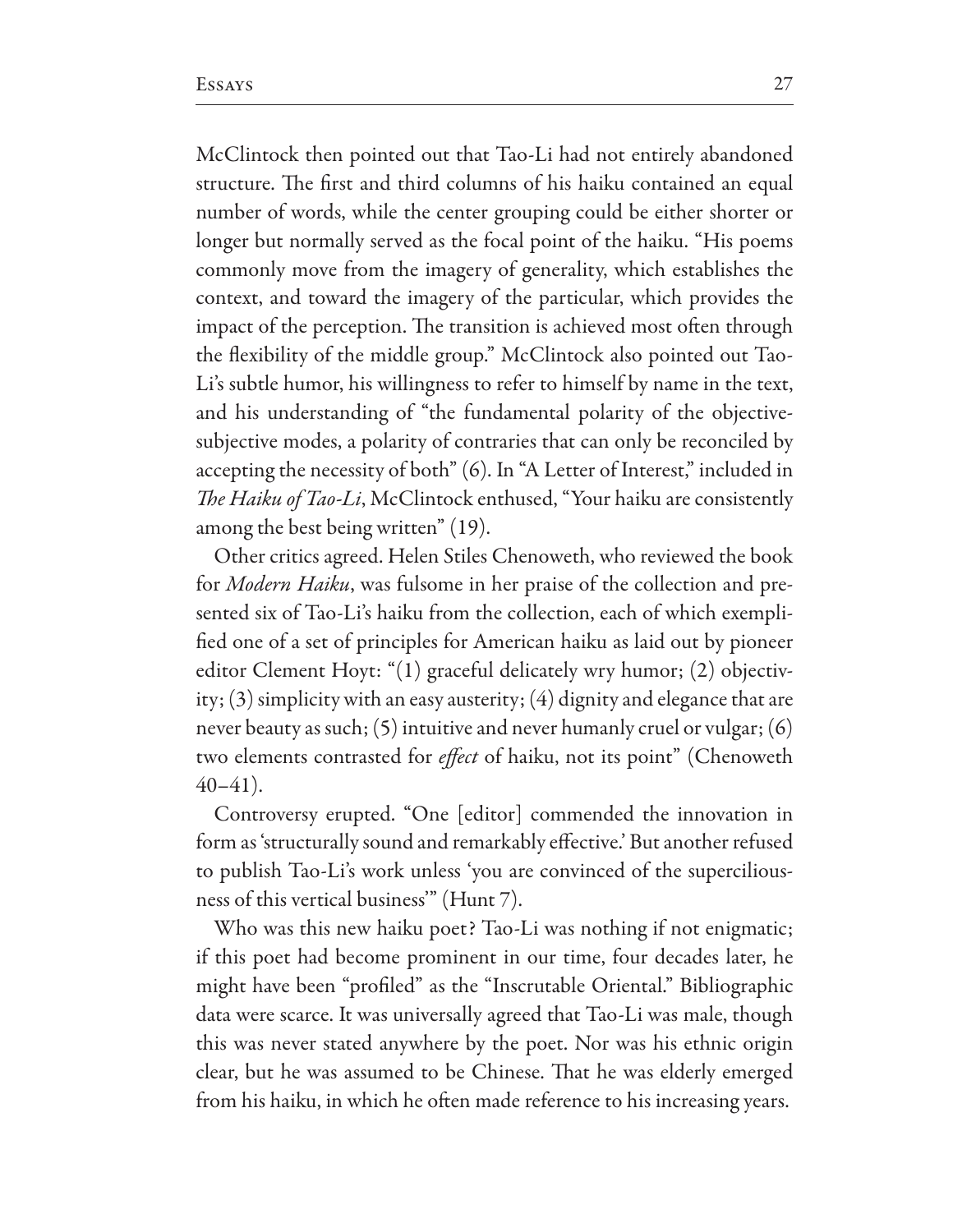McClintock, on the basis of his correspondence with Tao-Li, provided some rudimentary information:

Retired, Mr. Tao-Li maintains his permanent residence at Edgewater, Florida. However, as the birds return to the north for the spring and summer, Tao-Li, following the birds, spends the sun-warmed tide of the year at the Tea Lane Nursery, Martha's Vineyard, Massachusetts." (6)

That Tao-Li was an affable person was evident both from his haiku, which manifested a gentle humor typical of the Japanese masters, as well as from the few public statements on record. In the introduction to his book, Tao-Li explains his take on haiku in his charming, typically selfdeprecating version of English:

This person humbly proposes these lines, said to be poems. Also said to be haiku.

Many persons write poems which are not haiku. Haiku poem must be true to haiku tradition of discipline, which say three lines, each of a certain length. Other Japanese poems, such as tanka and imayu, require other disciplines.

Haiku discipline poems which you see before you are my way of combining the Japanese form with the American form. Please to note: lines one and three have here the same number of words: line two is either shorter or longer. This I think is pleasing pattern to both ear and eye.

What delicious pleasure Evelyn Tooley Hunt,<sup>2</sup> a popular and wellregarded haiku poet, must have enjoyed when, in "Meet the Scarecrow," published in Modern Haiku in autumn 1974, she revealed that "Tao-Li is neither Japanese nor Chinese; he is American. I can tell you that he is

<sup>&</sup>lt;sup>2</sup> Evelyn Tooley Hunt (1904–1997) was a pioneering haiku poet from Eden, N.Y., later retiring to Edgewater, Fla. Her first haiku appeared in a collection published by Tuttle, *Japan: Theme and Variations*, in 1959, and her work was featured in the earliest issues of American Haiku and Modern Haiku as well as other journals of the time. An interesting aside: a poem of Hunt's, "Taught Me Purple," published in Negro Digest (February 1964), was the inspiration for the title of Alice Walker's Pulitzer-Prize–winning novel and the later hit movie, *The Color Purple*.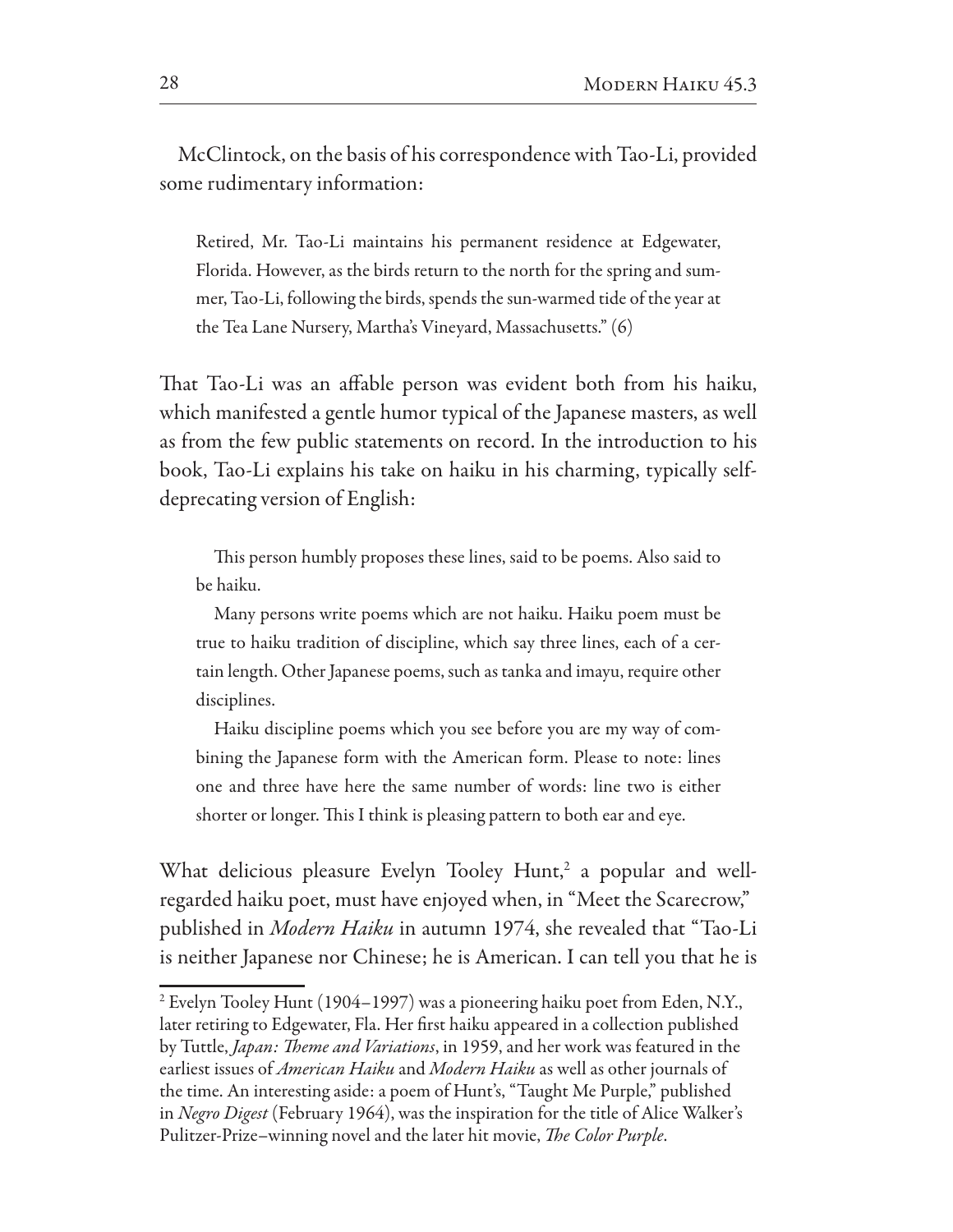not really old, unless seventy is old. And I can tell you he is not a man, either; he is a woman!" Tao-Li did not really exist. She had invented him!

Hunt went on to say that taking an Oriental nom de plume was not unusual—many haiku poets, both Japanese and American, had done so. Hunt enjoyed twisting her maiden name from "Tooley" into "Tao-Li" and said she "meant the image of the  $Ta\sigma$  to be my  $Wa\gamma$  of responding to a challenge." She reveled in the comment of a poetry instructor of hers, "You know, don't you, that Tao-Li writes much better haiku than Evelyn Hunt."

Associate Editor Gustave Keyser wrote an editorial in the next issue of Modern Haiku, which reported in part:

It would seem that the disclosure of Tao-Li's true identity stirred up something of a tempest. Judging from comments received, the general reaction was utter surprise and shock. Apparently no one had suspected that this kindly old gentleman was only a fiction. A few had felt there was something of a put-on in the Charlie Chan style of his letter and prose, but that it was Tao-Li himself who was doing the put-on, with a twinkle. Reactions to his unmasking ranged through indignation and dismay to good-natured delight. One outraged respondent charged (only half in jest), "It's murder!" The truth of Tao-Li's identity had been cleverly concealed. Evelyn Tooley Hunt had given no hint to anyone, and her article of revelation stunned the editors of Modern Haiku. Surely the most succinct and witty reaction was Michael McClintock's two word note to Mrs. Hunt, which said simply and pointedly, "You rascal!"

Literary pranks aside, as controversial as Tao-Li's three-column style was, only a few other haiku poets picked it up. The best known haikuists to experiment with it were Larry Gates and Janice Bostok. Though work signed by Tao-Li continued to appear in Frogpond and Modern Haiku through 1985, other poets had largely abandoned the form by the late 1970s. That's a shame, I think, because there is much positive than can be said about the Tao-Li style. One might look for its influence, for example, in the poetry of later haikuists who chose to array their works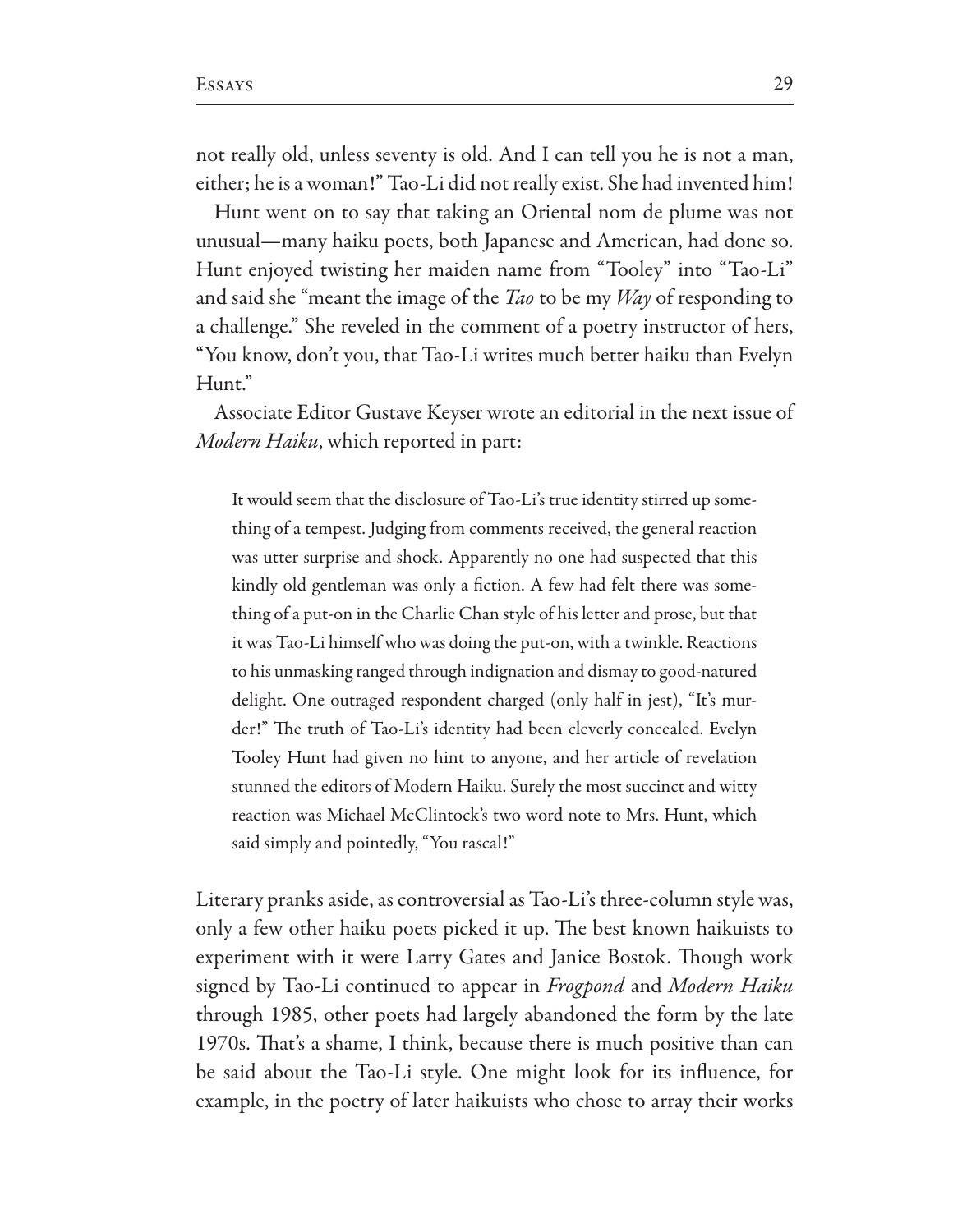in vertical columns such as Raymond Roseliep, Patrick Frank, and John Martone, or in Lee Gurga's recent cruciform haiku.

Misdirection, jokes, and hoaxes are rife in literature everywhere,<br>Mof course. Authors often write under pen names for a variety of reasons; think of the recent exposé of J. K. Rowling's writing a mystery novel under the name Robert Galbraith. Think of how many haiku poets Japanese and Western, who write under *haigo*, or haiku names. Think of the issues of Philip Roland's journal *NOON* in which the authors' names were suppressed and listed only at the end, or Scott Metz's occasional addendum to the Web journal Roadrunner, titled Masks, which publishes materials solely under noms de plume.

Wholesale hoaxes in literature are not at all rare; the Wikipedia index of what they call "literary forgeries," for example, lists more than 100 cases. The world of haiku has not been immune from these hijinks, and I'd like to call attention to two other hoaxes over the years, the first already widely celebrated and certain, the second only now brought to light.

The first is the case of Japanese poet Araki Yasusada. According to his translators, he was a writer born in Kyoto in 1907. He attracted special interest because he was a Hiroshima survivor who lost two family members in the blast. He died of cancer in 1972. Though he was supposed to have known many Japanese and international writers and critics (he was a specialist in English and French literature), including such *haijin* as Seisensui, Santōka, and Hōsai, his own writings were kept very private. Yasusada's diaries were discovered after his death, in 1980, by his son and translated by one Tosa Motokiyu and two other Japanese.

At this point the provenance of the Yasusada notebooks becomes murky, but the works were co-edited in the United States by Prof. Kent Johnson and his former college roommate, the Mexican Javier Álvarez, and began to be published in various American literary publications in 1991. In 1996 the *American Poetry Review* and other prestigious American journals published large selections of Araki Yasusada's poems.<sup>3</sup>

<sup>&</sup>lt;sup>3</sup> Kent Johnson is an instructor of English and Spanish at Highland Community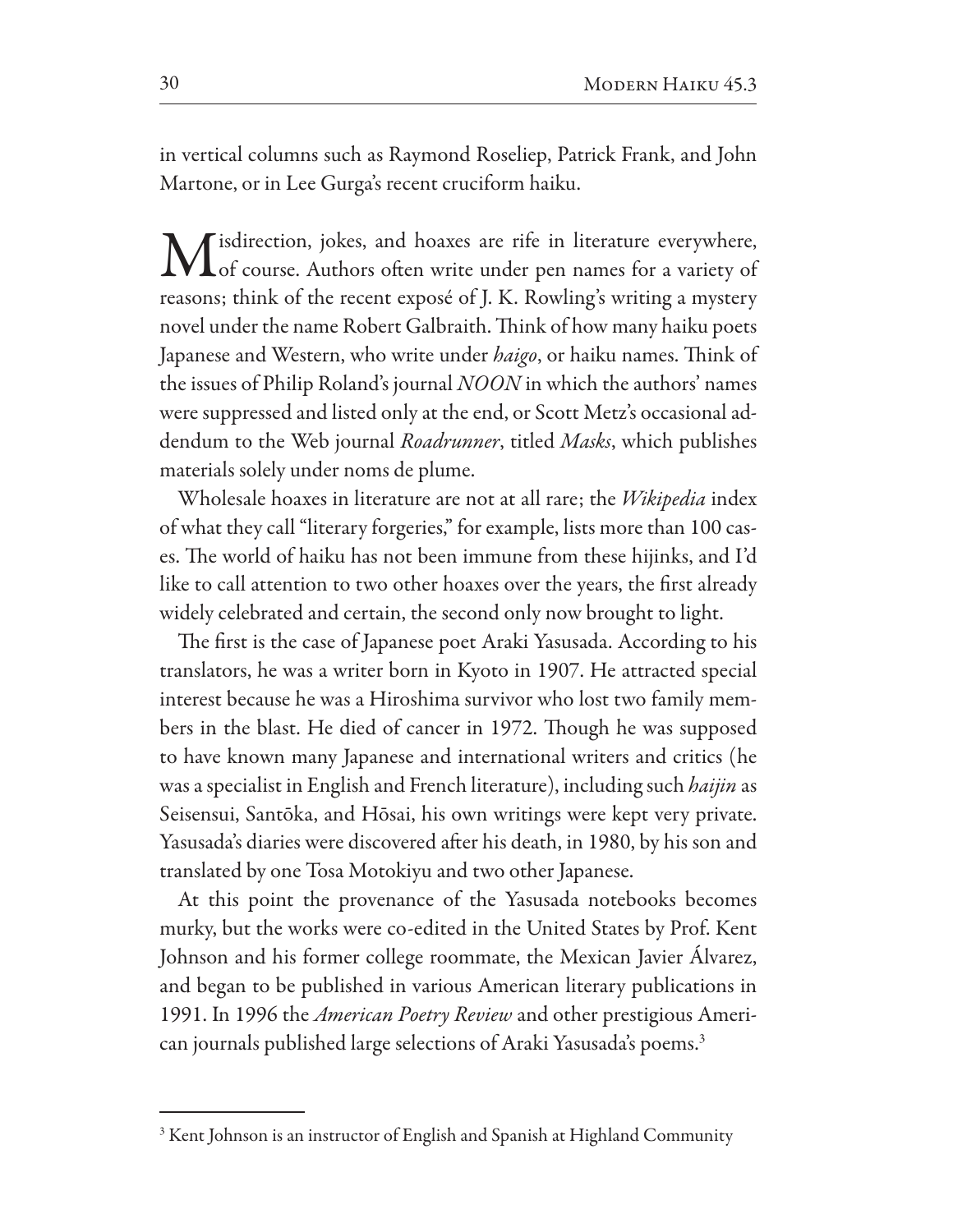The Yasusada story, which fascinated the American journal editors, began to come apart in the mid-1990s as critics, most notably Emily Nussbaum and Marjorie Perloff, scrutinized Yasusada's biographical details and examined his texts closely. They found numerous discrepancies, ranging from the basic, such as the poet's very name-it is not clear which part of "Araki Yasusada" is the family name, and the notebooks present names of other Japanese sometimes with the family name first, sometimes the given name first-his purported attendance at Hiroshima University some twenty years before that institution was founded, to textual criticism, such as the observation in the journal Lingua Franca by John Solt, professor of Asian studies at Amherst College, that Yasusada's work "is all Japanized crap. It plays into the American idea of what is interesting about Japanese culture—Zen, haiku, anything seen as exotic-and gets it all wrong, adding Western humor and irony."

Under some critical pressure, Johnson backed off a bit and admitted that the name of the primary translator, "Tosa Motokiyu," was the pseudonym of a former roommate of Johnson's at the University of Wisconsin—Milwaukee. This person was now dead and had insisted that his true identity forever remain secret.

The Araki Yasusada affair pretty well blew over the top of the haiku community. Haiku were included among the contents of the Yasusada notebooks, but there is no evidence that English-language haiku journals published any of them or took any note of the storm clouds that darkened the mainstream poetry journals. Prominent critics sometimes mentioned Yasusada's haiku as examples of quirky little tidbits put in the manuscript to enhance its exotic character.

Kent Johnson published a few haiku of his own in Modern Haiku in 1983 and Frogpond and Brussels Sprout in 1985 and 1986 and came out with a collection of eleven haiku, titled *Waves of Drifting Snow*, in 1986. A comparison of these haiku with those of Araki Yasusada conclusively

College, Freeport, Ill. In addition to the works mentioned in text, he co-edited, with Craig Paulenich, a well-received anthology of poems and essays, Beneath a Single Moon: Buddhism in Contemporary American Poetry (Boston and London: Shambhala, 1991) and translated the work of Bolivian poet Jaime Sáenz.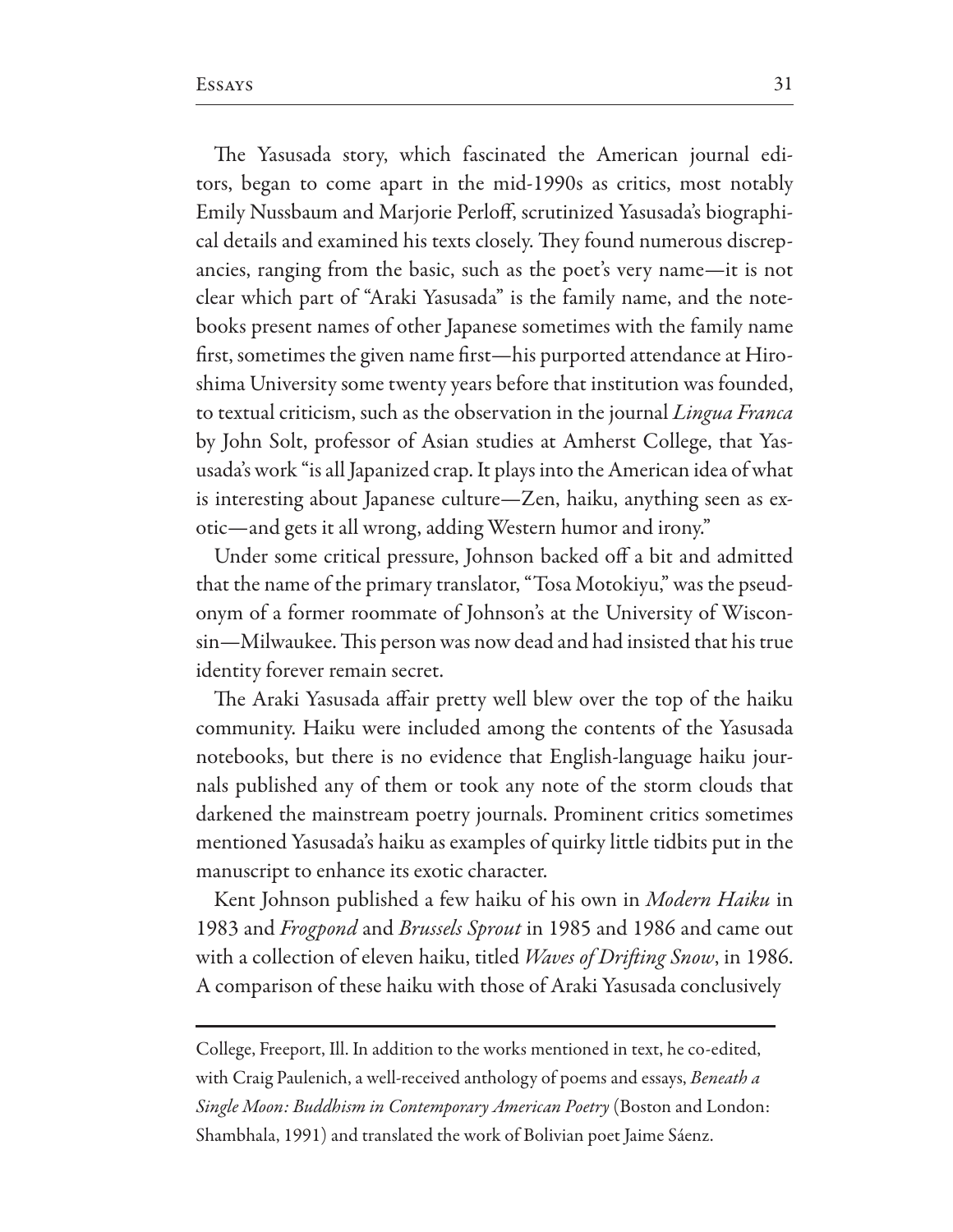cements the link between the two. For example, we find this haiku of Yasusada's in a letter dated March 30, 1935, purportedly to prominent haijin Ogiwara Seisensui (Doubled Flowering 50):

> scubadivers chrysanthemums also

quite similar to this one of Johnson's from his 1986 book:

```
Scubadivers breathing deeply
at lake's edge -morning glories also
```
Again, compare this Yasusada haiku, dated March 5, 1972 (114), and Johnson's, from his book:

| Hiroshima museum — | Tokyo museum $-$ |
|--------------------|------------------|
| monks whispering   | monks whispering |
| near moonstones.   | near moonstones  |

and this identical text by the two, the Yasusada bearing the note, "The poem is a reminiscence. February 20 is the birthday of Yasusada's son, Yasunari, born in 1945" (114). The text appears as the last haiku in Johnson's book:

> Waves of drifting snow my newborn son deep in a dream

Johnson, it would seem, would be obliged to confess either to perpetrating a literary hoax or to copying Yasusada's work and proffering it as his own.

Reaction of the editors who had been taken in was predictable—and not. On one hand, Arthur Vogelsang, an editor at the *American Poetry Review*, reportedly called the hoax "a criminal act" (though he later apparently denied having said it). On the other hand, the Yasusada case raised a number of fascinating questions that have absorbed literary critics ever since. These are far too complex and recherché to go into here but include issues such as: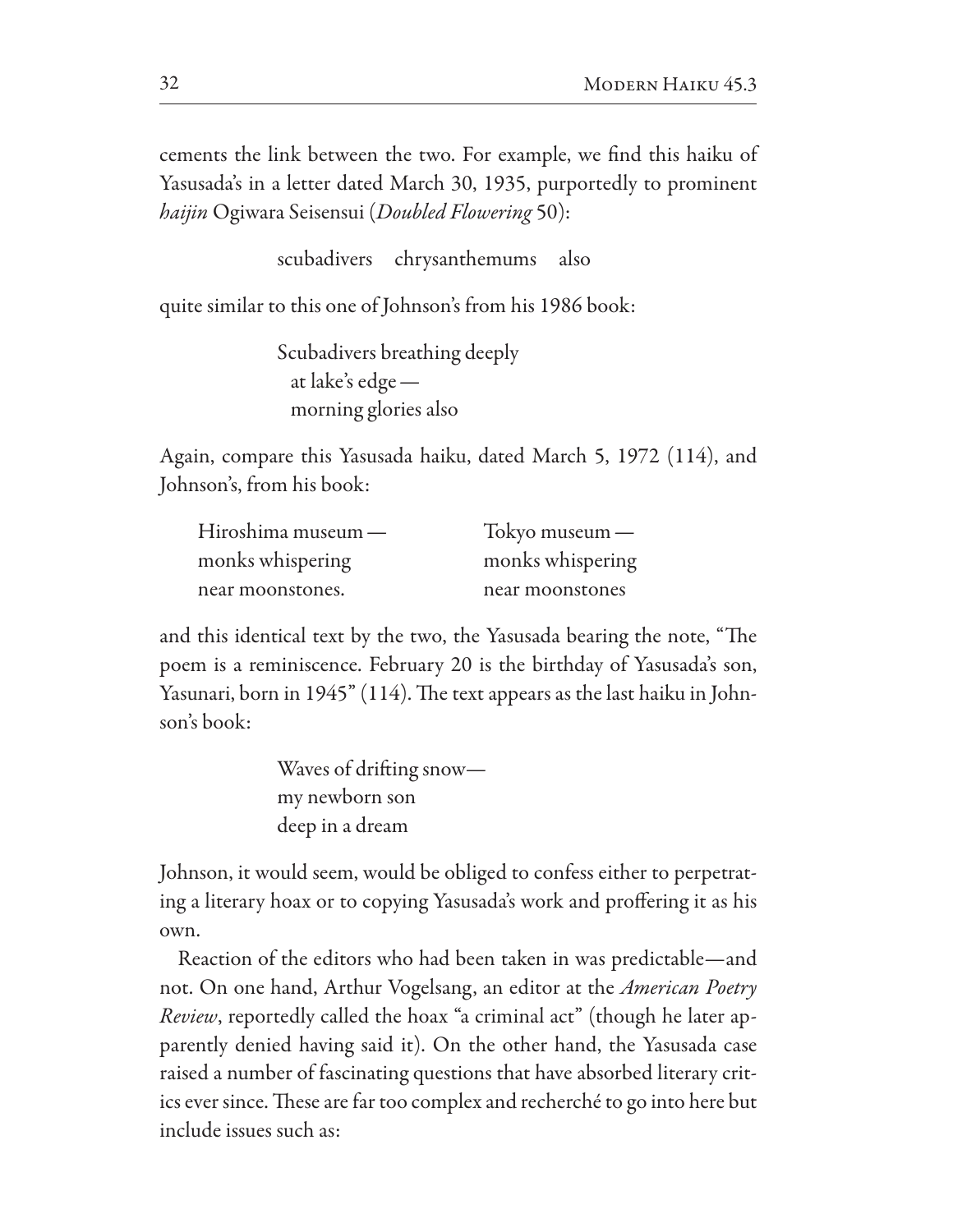- Does publication of the Yasusada manuscript unethically exploit his status as Hiroshima survivor in order to evince public sympathy and promote sales?
- How does a fictive author who lived through the Hiroshima bombing fit with the *hibakusha* (atomic bomb survivor) culture, which has become a subfield in Japanese literary studies, and that field's expectations of textual authenticity and veracity?4
- Might we propose a taxonomy of hoaxes ("genuine hoaxes" (e.g., the Piltdown Man), "trap hoaxes" aimed at discrediting or deflating a certain audience (as in the Ern Malley hoax that we'll mention in a moment), and "mock hoaxes" that "make art out of inauthenticity."5
- What is the nature and necessity of authenticity in a text? (I'm reminded of Yatsuka Ishihara's suggestion that haiku should present "truth as if it were false," an idea Patrick Gallagher has written  $about.^{6}$ )
- What is the nature and importance of authorship generally?

In the last instance, in reaction to the Yasusada controversy, the prominent Russian literary critic Mikhail Epstein even calls for a special concentration of literary criticism on questions of authorship, author identity, and use of noms de plume. He proposes the establishment of "an International Society (or Network) of Transpersonal Authorship" and suggests a new vocabulary: "This writing in the mode of otherness is not just a matter of pseudonym, but rather of hypernym. We don't produce our own works under different names but we produce works different from our own under appropriate names."7

<sup>&</sup>lt;sup>4</sup> John Bradley and Kent Johnson, "Waiting for the Ultimate Snuff Flick" [interview], http://home.jps.net/~nada/johnson.htm; accessed Aug. 1, 2013. <sup>5</sup> Ibid.

<sup>&</sup>lt;sup>6</sup> Patrick Gallagher, "Tell About the Truth as if It Were False," presentation to Haiku North America 2013, Aug. 17, 2013.

<sup>&</sup>lt;sup>7</sup> "To Tosa Motokiyu from Mikhail Epstein, Feb. 6, 1996," in Yasusada 134.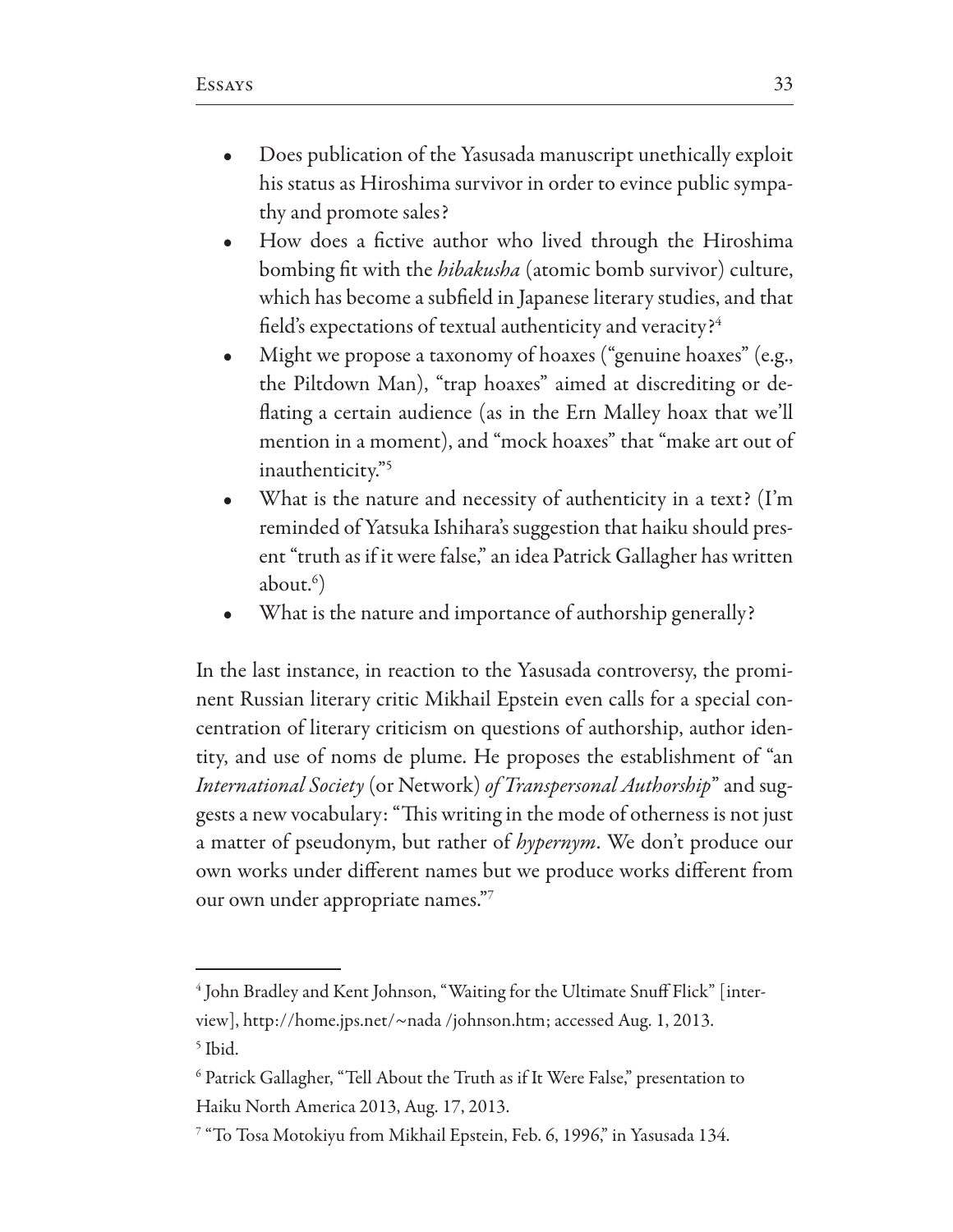A fitting summary to this intriguing case might be this statement by Marjorie Perloff:

Kent Johnson has, I think, done a brilliant job in inventing a world at once ritualized and yet startlingly modern, timeless yet documentary, archaicized yet *au courant*—a poetic world that satisfies our hunger for the *authentic*, even though that authentic is itself a perfect simulacrum. To call his Yasusada impersonation a hoax, much less a "criminal act" is of course absurd: the pseudonym is a time-honored device in literature, and from James McPherson's Ossian to the present, writers have invented fictional personae and passed them off as the real thing. (Perloff)

The third case of hoaxing in haiku involves the application of that<br>art to Japanese short-form poetry by a poet and translator who had already earned an international reputation for literary deception.

The two collections of translations by Harold Stewart: A Net of Fireflies: Japanese Haiku and Haiku Paintings (1960) and A Chime of Windbells: A Year of Japanese Haiku in English (1969), both published by Tuttle, are well-known in the haiku field. They are among the best selling books of haiku in history and have been especially popular among nonhaiku poets. They feature Stewart's rendering of Japanese classic haiku and the work of a few 20th-century poets, in an unvarying form of rhyming iambic pentameter couplets with titles. To refresh your memory, here are two famous Bashō haiku as translated by Stewart:

IN A TEMPLE GARDEN

The old green pond is silent; here the hop Of a frog plumbs the evening stillness: plop!

#### THE OLD FOLLY

The octopus, while summer moonshine streams Into the trap, enjoys its fleeting dreams.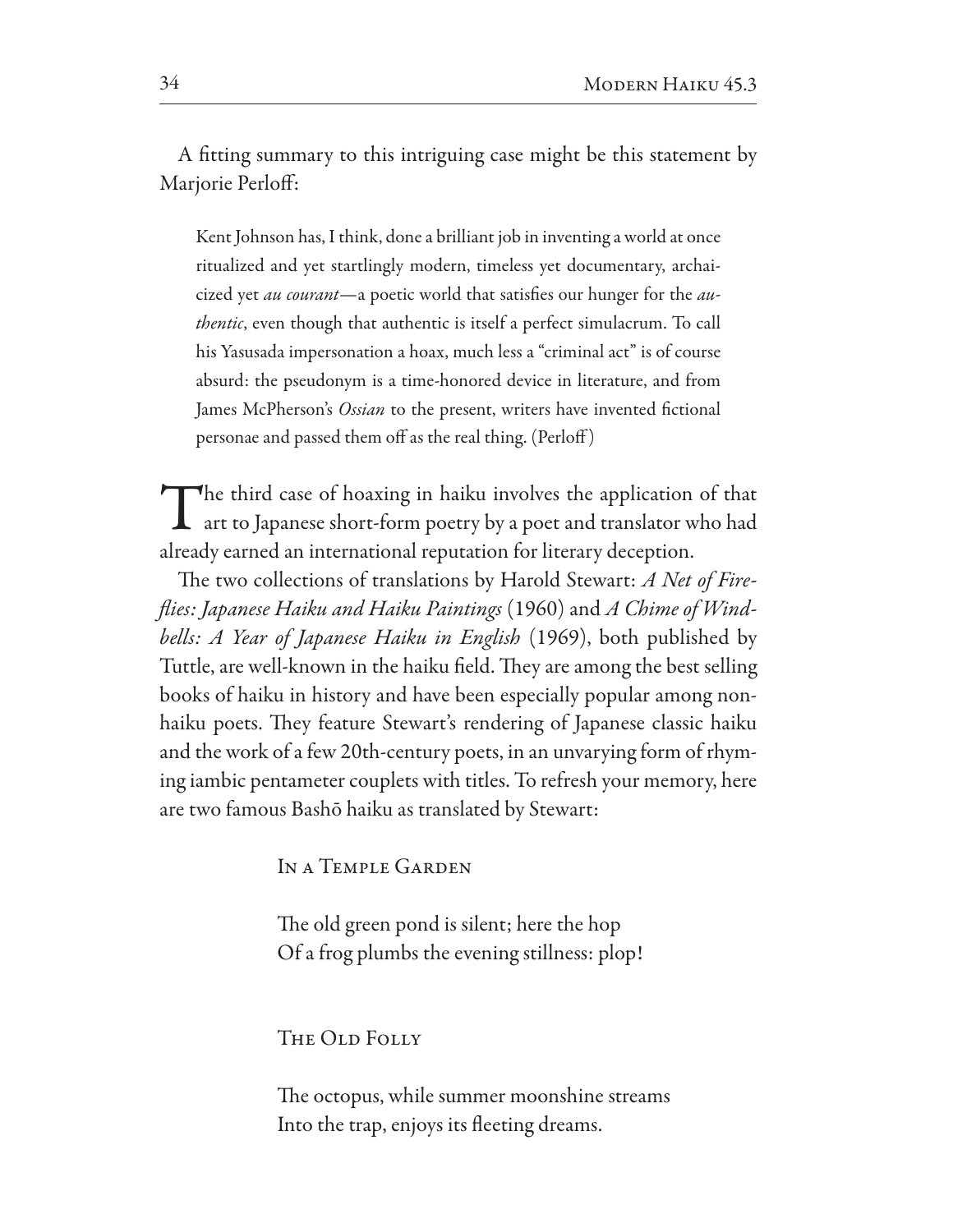Whether or not Stewart's idiosyncratic translations or his impenetrable essay on haiku and Buddhism that is included in the first book have any merit, I want to focus rather on one of the poets whose work Stewart translates, one Hō-ō. Hō-ō figures very prominently in Stewart's books: represented by thirty-five haiku in A Net of Fireflies and fifty in A Chime of Windbells, more than for any other poet save Bashō. The National Library of Australia, which houses the Harold Stewart papers, holds "Notebook and typescripts of Stewart's translations of haiku by Ho-o with an introduction and notes (four folders)," intended apparently for a third volume of translations to be titled "Over the Vermilion Bridge" or an incomplete and untitled fourth volume.

So, who is this Hō-ō? The verses in the books are all in Stewart's standard translation format and, as such, are virtually indistinguishable from any other poet's in the books. For example, these two chosen at random:

**LATE PERSIMMON** 

Wintry twigs: matured by frost and sun, A globe of orange jelly hangs on one. (Net 92)

**IMAGE OF COMPASSION** 

Kannon, with boundless giving night and day, Has worn a thousand wooden hands away. (Chime 126)

I searched the haiku literature. I scoured all the major collections of translation of Japanese haiku ancient and modern and found not a trace of a poet by that name—well, rather by that *haigo*, because Hō-ō is pretty obviously that, a haiku nom de plume. Google yielded up nothing. Intrigued and suspicious, I cast my net more widely.

Stewart's books say next to nothing about Hō-ō. The indexes to both books provide a birthdate of 1917, but nothing else-no gender, no location, no associations. Later, working with Lorin Ford in Australia, we discovered a few more "facts" from the Stewart collection at the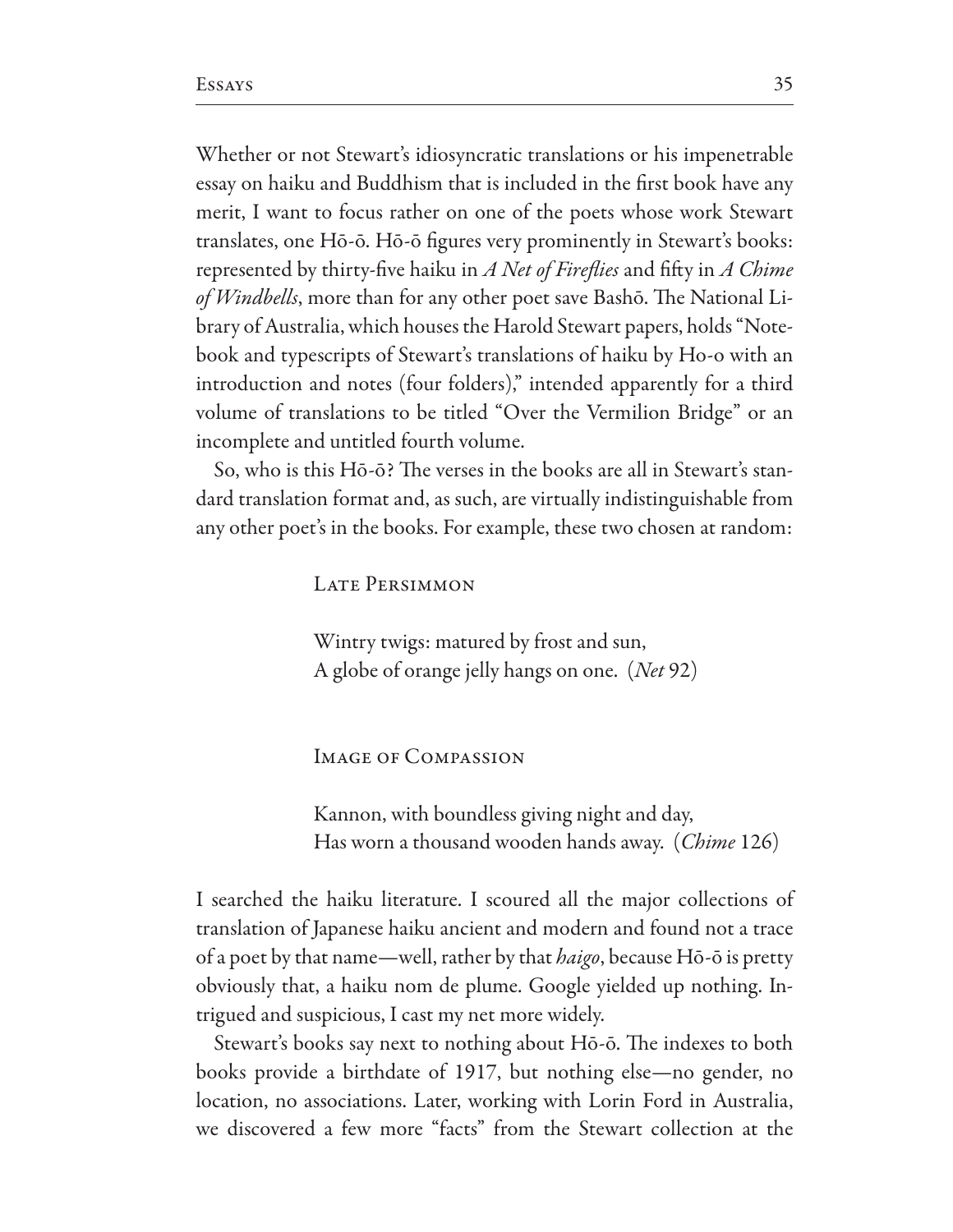Australian National Library: "it seems he disappeared at some stage and no-one seems to know when he died or where he was buried, according to Harold Stewart."<sup>8</sup> It was clearer now that something funny was afoot.

A look into Harold Stewart's biography and literary career revealed that he had a long history of pseudonymous writing and disguising his own identity in various ways and to various ends. Wikipedia leads off its entry as follows: "Harold Frederick Stewart (14 December 1916–7 August 1995) was an Australian poet and oriental scholar. He is chiefly remembered as the enigmatic other half of Ern Malley."

Reading on, one discovers that from a young age Stewart was interested in poetry and Oriental literature. In secondary school, *Wikipedia* says, "his poetry ranges from scarcely veiled confessional pieces, to poems such as 'Tanka' in which he attempts to create maximum distance between himself and his subject matter by importing a foreign posture or manner." His poems for this period also hint strongly of homosexual liaisons and "he has lost his first chance of securing love by creating ambivalence about the gender of his friend." Stewart also had begun cloaking his own identity as poet, writing under a variety of pseudonyms. Stewart never came out as gay, but his sexuality was made clear after his death and must have been apparent to all from his choice of companions during his lifetime.

Stewart evolved into a minor but respected author and critic in Australia, "belonging to a neo-classical or Augustian movement in poetry.... [He] concentrates on writing long metaphysical narrative poems, combining Eastern subject matter with his own metaphysical journey to shape the narrative.... He is usually described by critics as a traditionalist and conservative but described himself as a conservative anarchist."

As *Wikipedia* further suggests, in Australia and perhaps beyond, Stewart is best remembered for that country's greatest literary hoax, the Ern Malley affair. Stewart and fellow poet James McAuley served in the army

<sup>&</sup>lt;sup>8</sup> Lorin Ford, personal communication, Feb. 8, 2011. My manifold thanks to her for tracking down the Stewart files in the Australian National Library, sharing her knowledge of the Ern Malley affair, and enthusiastically joining in the search for Hō-ō.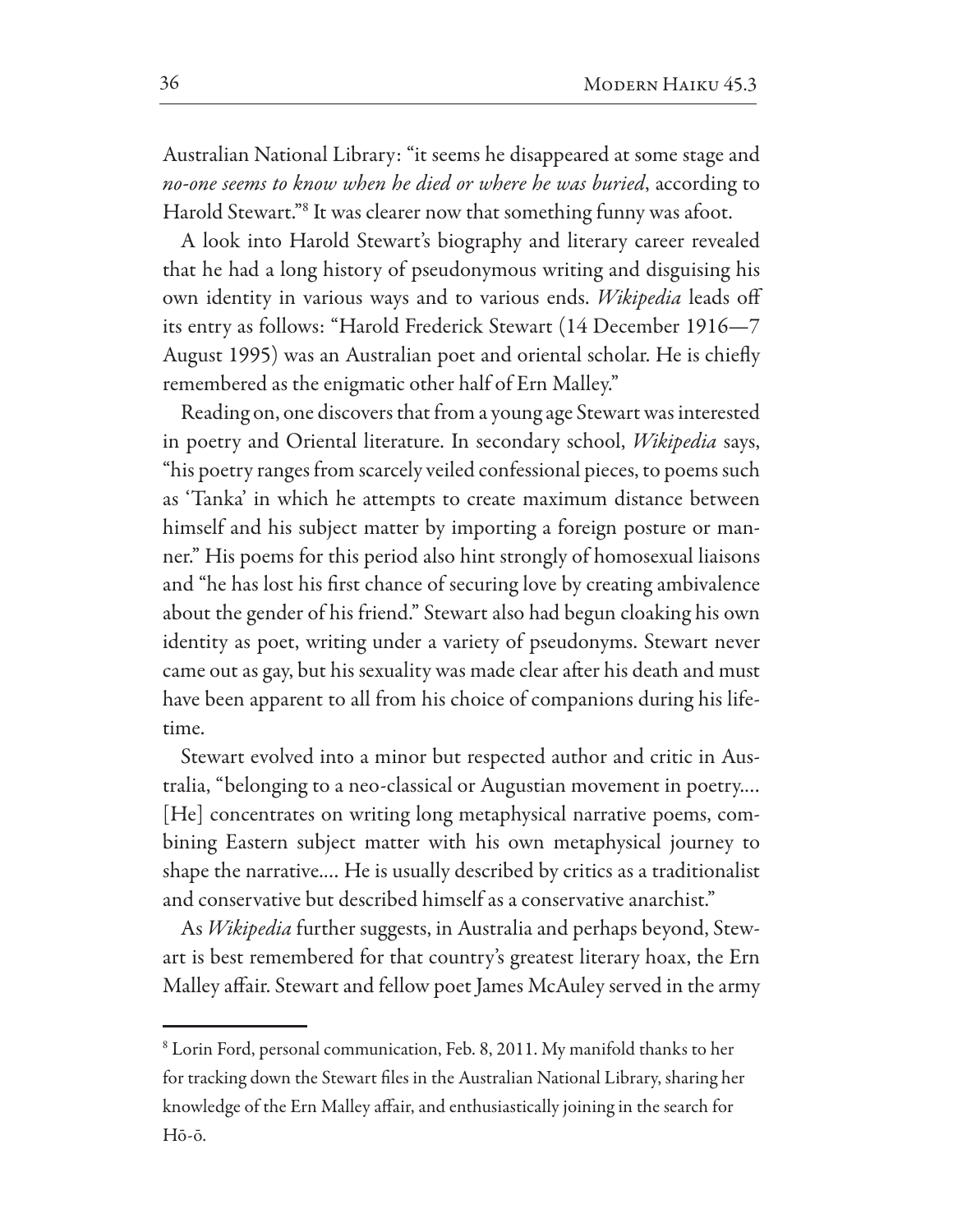together during World War II and enjoyed discussing poetry and literary matters. "Both preferred early Modernism to its later forms. McAuley, for example, claimed that T. S. Eliot's Love Song of J Alfred Prufrock (1917) was genius, but the subsequent *Waste Land* (1922), regarded by many as Eliot's finest achievement, was an incoherent mess. Both men lamented "the loss of meaning and craftsmanship" in poetry. They particularly despised the well-funded modernist poetry magazine Angry Penguins and were resentful of the precocious success of Max Harris, the magazine's founder and editor." ("Ern Malley")

In the course of a single day Stewart and McAuley "concocted sixteen nonsense poems in a pseudo-experimental modernist style. These were then sent to the editor of the literary magazine *Angry Penguins*, Max Harris, who was still a university student at the time. The poems were raced to publication by Harris, and Australia's most celebrated literary hoax was set in motion."

Harris loved the poems and was delighted to find a previously unknown poet who so embodied the literary principles he was eager to promote. Suspicions in the literary community were almost immediate, however, and in the event, Stewart blabbed about his coup against Harris to a journalist friend, who tipped off the literary critics. First Harris himself was tagged as the likely author of the Malley poems. Harris denied it and hired a private detective to try to run down Ern Malley; it quickly became certain that he did not exist. Shortly thereafter, the perpetrators of the hoax were identified in the journal  $On$  Dit. The story was then picked up by the national media and became an international *cause cé*lèbre. Some have called it the greatest literary hoax in history. The affair caused major damage to modernist poetry in Australia, and Max Harris's literary output was diminished. He became a prominent publisher and bookstore owner, however. Books have been written about the Ern Malley affair, and there is an "official" Ern Malley website. Over the years the critics seem mostly to have accepted Harris's defense of his role and acknowledged the quality of the poems, their provenance notwithstanding, much along the lines of the aftermath of the Yasusada affair.

So indirect evidence of a Hō-ō hoax was mounting. There was no question that Stewart was capable, even inclined, to create literary alter egos.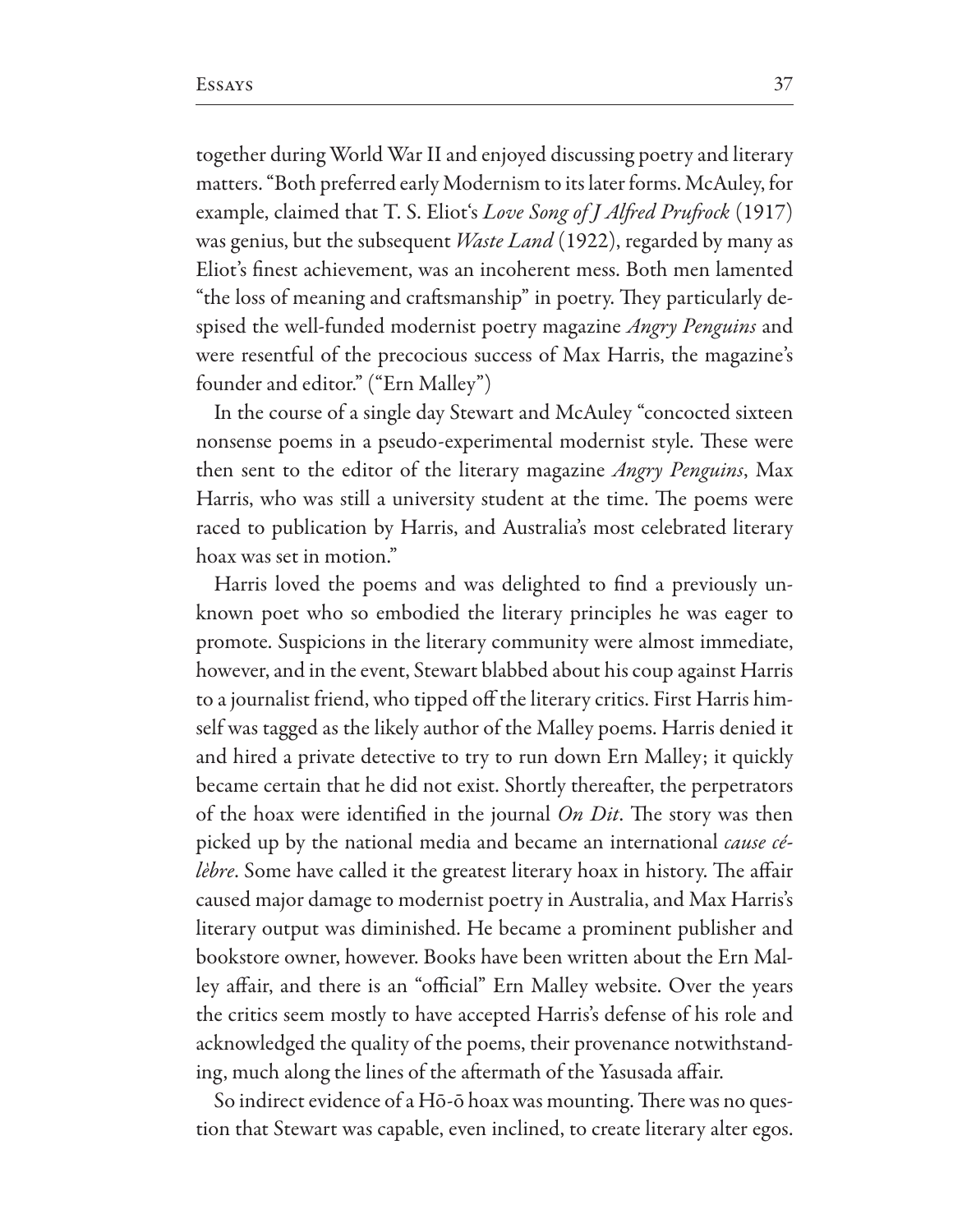The name "Hō-ō" intrigued me and I decided to look into that as well. Does it have any meaning in Japanese language or culture that might be a clue to his real identity? First, if one considers the name in English, with its "h" and four long "o" sounds, o-o-o-o, it sounds like a long laugh or a moan. The word also vaguely suggests "hoax."

A Web search turned up the following description of  $h\bar{\sigma}\text{-}\bar{\sigma}$  (or houou in a different transliteration) in a Japanese context:

Houou [鳳凰, hō-ō]. A phoenix. A mythical Chinese bird, thought to have been introduced to Japan in the Asuka period. The phoenix has a bird's beak, a swallow's jaw, and a snake's neck; the front half of its body is thought to resemble a giraffe, the back half a deer. Its back resembles a tortoise, and its tail is like a fish. It is often shown in a paulownia tree ..., with bamboo in the background, or surrounded by Chinese arabesque foliage.... It became a popular decorative motif in the Nara period, and was used on a wide variety of items including textiles, mirrors, chests, and lacquer ware.... Throughout the 13–19c the *houou* remained a popular design, particularly on gold and silver lacquered boxes ... and for *\*nou* 能 costumes. (JAANUS)

Another chime rang: Stewart's first published book of poems, in the Oriental mode, was titled *Phoenix Wings* (1944). Cleary the phoenix figure bore some significance for him. The classical phoenix figure is usually paired with the dragon and was associated with the south. The Australian translator thought of himself as hailing from the south.

Additional details about Hō-ō were found in an art book titled Deco Japan: Shaping Art and Culture 1920-1945 in a description of an ornament of phoenixes (Hōō okimono) by Hori Joshin, c. 1930–1944, i.e. the same period that Stewart was active in Kyoto: "The Japanese name for the phoenix, hōō, actually designates a pair of phoenixes, hō indicating a male phoenix, and the  $\bar{\rho}$  the female." (Brown 207). Again we see a blurring of sexuality, just as Stewart had done in his school days.

The final nail in this investigation was driven by Japanese literature scholar Steven D. Carter, who dug deeper and, on page xx of the Introduction to Stewart's collection of Oriental-style poems, By the Old Walls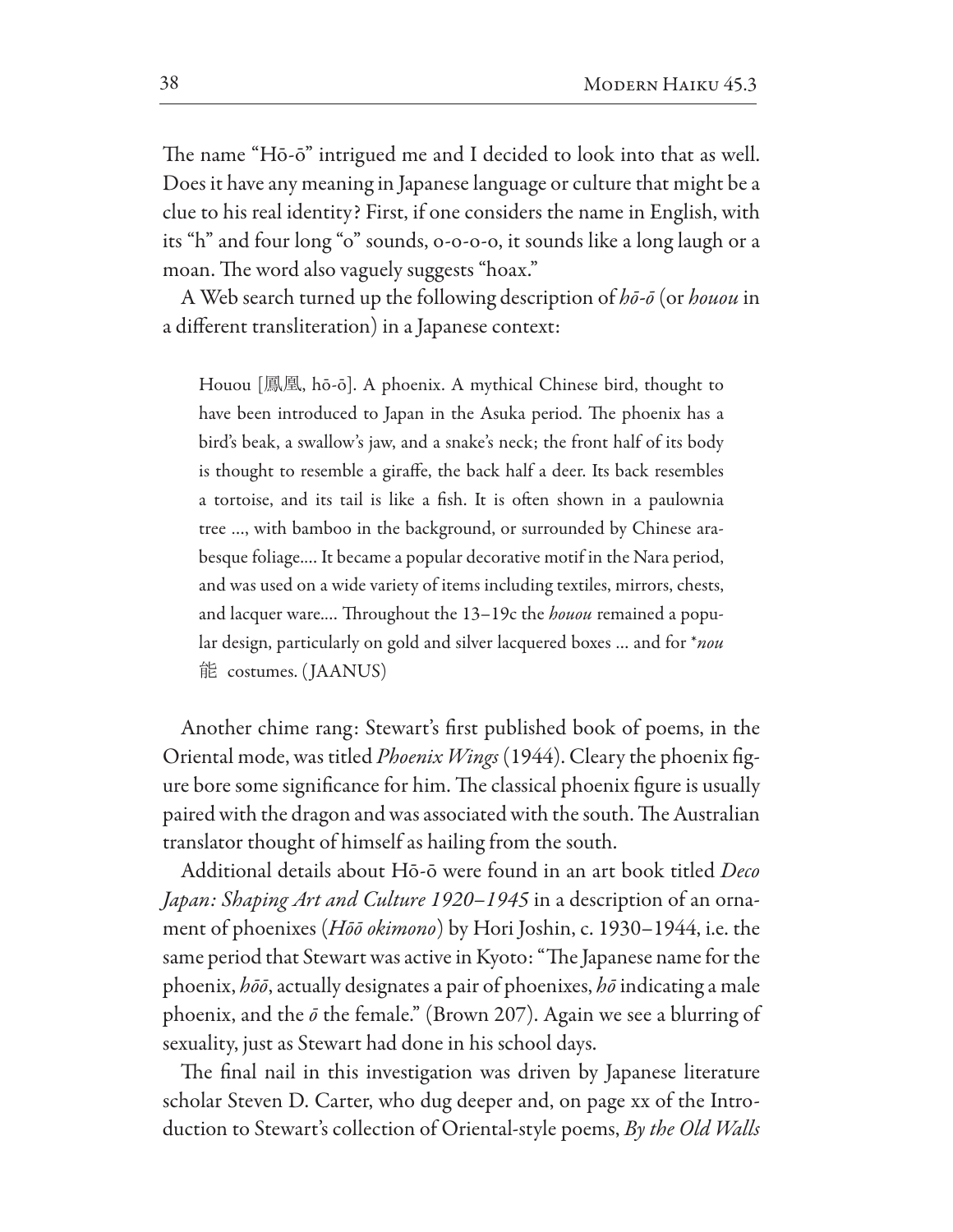of Kyoto: A Year's Cycle of Landscape Poems With Prose Commentaries (Weatherhill, 1981) found this note: "the author has long used" Hoo'oo ("phoenix") as "his goo, or studio name." Why Stewart did not identify himself in this way in his collection of haiku translations is not clear.<sup>9</sup>

Old habits die hard. Harold Stewart clearly felt himself a phoenix and used the name Hō-ō as an alternate identity that he took to his grave. He died in Kyoto in 1995.

 $\blacktriangleright$  s there a lesson in all these haiku hoaxes? Why did these three Anglo-Saxon poets and scholars adopt Oriental personae? One answer might be that assuming a false identity gives an author a certain freedom to be different from what the public expects, to experiment, even to be outrageous. This would seem to be the case of Tao-Li, who offered Evelyn Tooley Hunt, already a well-established poet, the space to introduce a radical new layout for haiku.

However, this seems not to be the case for Kent Johnson or Harold Stewart. Johnson, an unknown professor of Spanish and remedial English at a community college in rural Illinois (though he was known to be well-versed in Russian and Oriental literature), made his literary reputation with the Yasusada journals. There seems to be no malice toward anyone and only a little bit of fun at the expense of the serious critics. Johnson's motivation may have been simply to show "look how well I can replicate the work of a poet from another culture and another time." Like Stewart, he was able to do this amazingly well (despite many background and textual lapses that a Japanologist would be able to pinpoint). Thrusting the Yasusada materials into the jaws of postmodernists and thereby engaging top-flight literary critics must be very gratifying for Johnsonif indeed he is the perpetrator!

Stewart, in the Ern Malley affair, was clearly trying to make capital in his campaign against Australian modernism and especially the brash young editor Max Harris. He was probably surprised at the furor he stirred up. Apart from his lifelong proclivity for fudging his identity, however, this motivation would not seem to apply to Stewart's Hō-ō fabrication.

<sup>&</sup>lt;sup>9</sup> Steven D. Carter, e-mail correspondence, Aug. 23, 2013.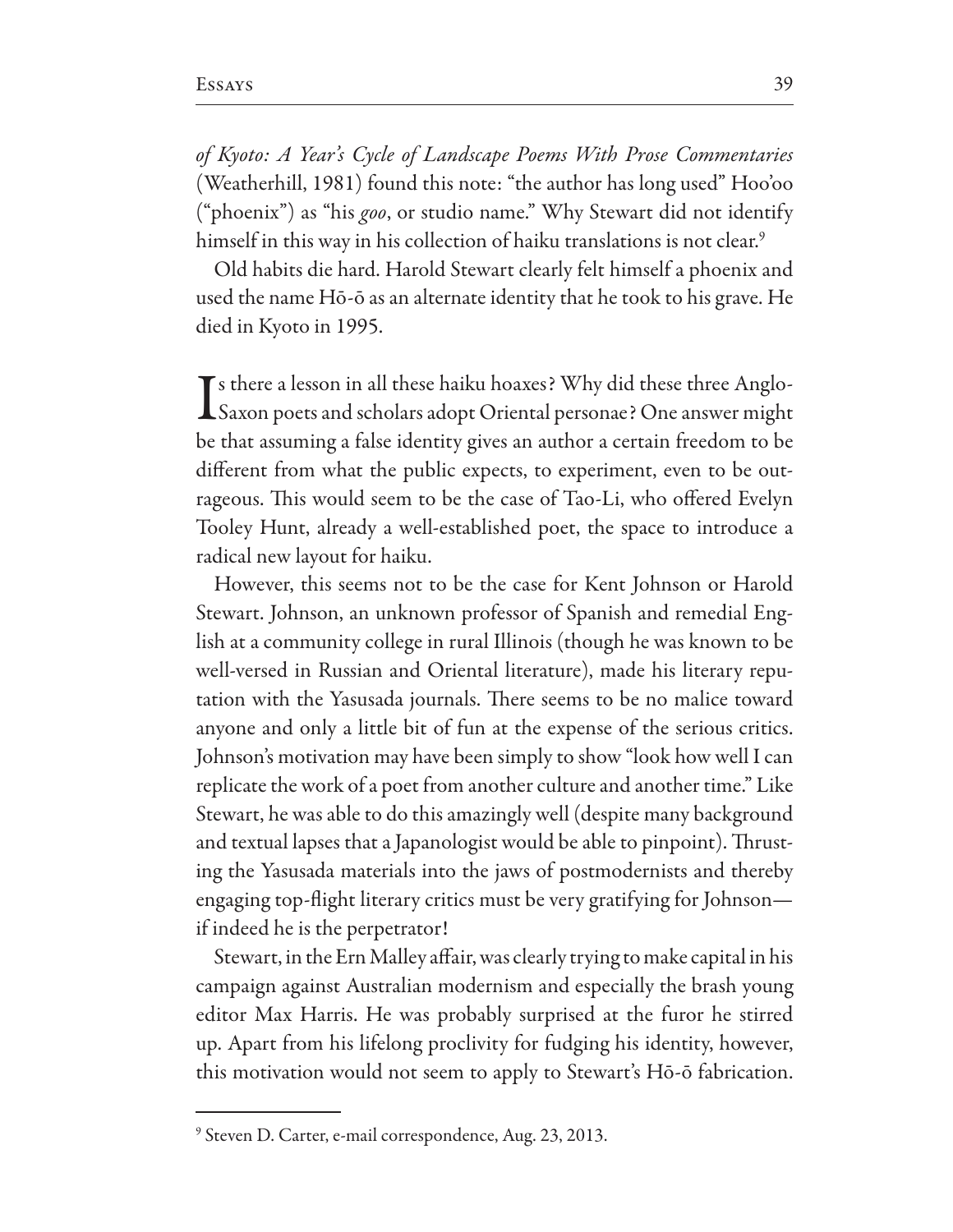No one's reputation was damaged by the deception. There would be no reason he could not have devoted a section of his books to his own work written in the same style as his translations of the Japanese classic haijin. I find no sense here other than the sheer fun at having and keeping a secret.

#### WORKS CONSULTED

- Brown, Kendall H., ed. *Deco Japan: Shaping Art & Culture 1920–1945* (Alexandria, Va.: Art Services International, 2012): 18, 207.
- Chenoweth, Helen Stiles. Review of *The Haiku of Tao-Li. Modern Haiku* 2.4 (autumn 1971), 40-41.
- "Doubled Flowering: From the Notebooks of Araki Yasusada," trans. Tosa Motokiyu, Okura Kyojin, and Ojiu Norinaga: A Special Supplement," American Poetry Review 25:4 (July/August 1996): 23-26.
- Epstein, Mikhail. "Hyper-Authorship: The Case of Araki Yasusada." Rhizomes 1 (fall 2000). http://www.rhizomes.net/issue1/misha.html. Accessed July 19, 2013.
- *Ern Malley: The Official Website*. http://www.ernmalley.com/. Accessed Aug. 3, 2013.
- "Guide to the Papers of Harold Stewart." National Library of Australia website. http://www.nla.gov.au/ms/findaids /8973.html. Accessed Aug. 3, 2013.
- "Harold Stewart." Wikipedia. http://en.wikipedia.org/wiki/Harold\_Stewart. Accessed July 30, 2013.
- "Hooou." JAANUS (Japanese Architecture and Art Net users System) website. http:// www.aisf.or.jp/~jaanus /deta/h/houou.htm. Accessed July 29, 2013.
- Hunt, Evelyn Tooley. "Meet the Scarecrow." Modern Haiku 5.3 (1974), 7–9.
- Johnson, Kent. Waves of Drifting Snow. Marshall, Minn.: Ox Head Press, 1986.
- ---, and Craig Paulenich, eds. Beneath a Single Moon: Buddhism in Contemporary American Poetry. Boston: Shambhala, 1991.
- Keyser, Gustave. "Across the Editor's Desk." Modern Haiku 6.1 (1975), 3.
- McClintock, Michael. "English and American Haiku Poets No. 5: Tao-Li," Haiku Highlights 8:5 (September-October 1971), 5-7.
- Nussbaum, Emily. "Turning Japanese: The Hiroshima Poetry Hoax." Lingua Franca, November 1996), 82. In the September/October issue of *American Poetry Review*, the editors published a recension of the Yasusada "Special Supplement," and apol-